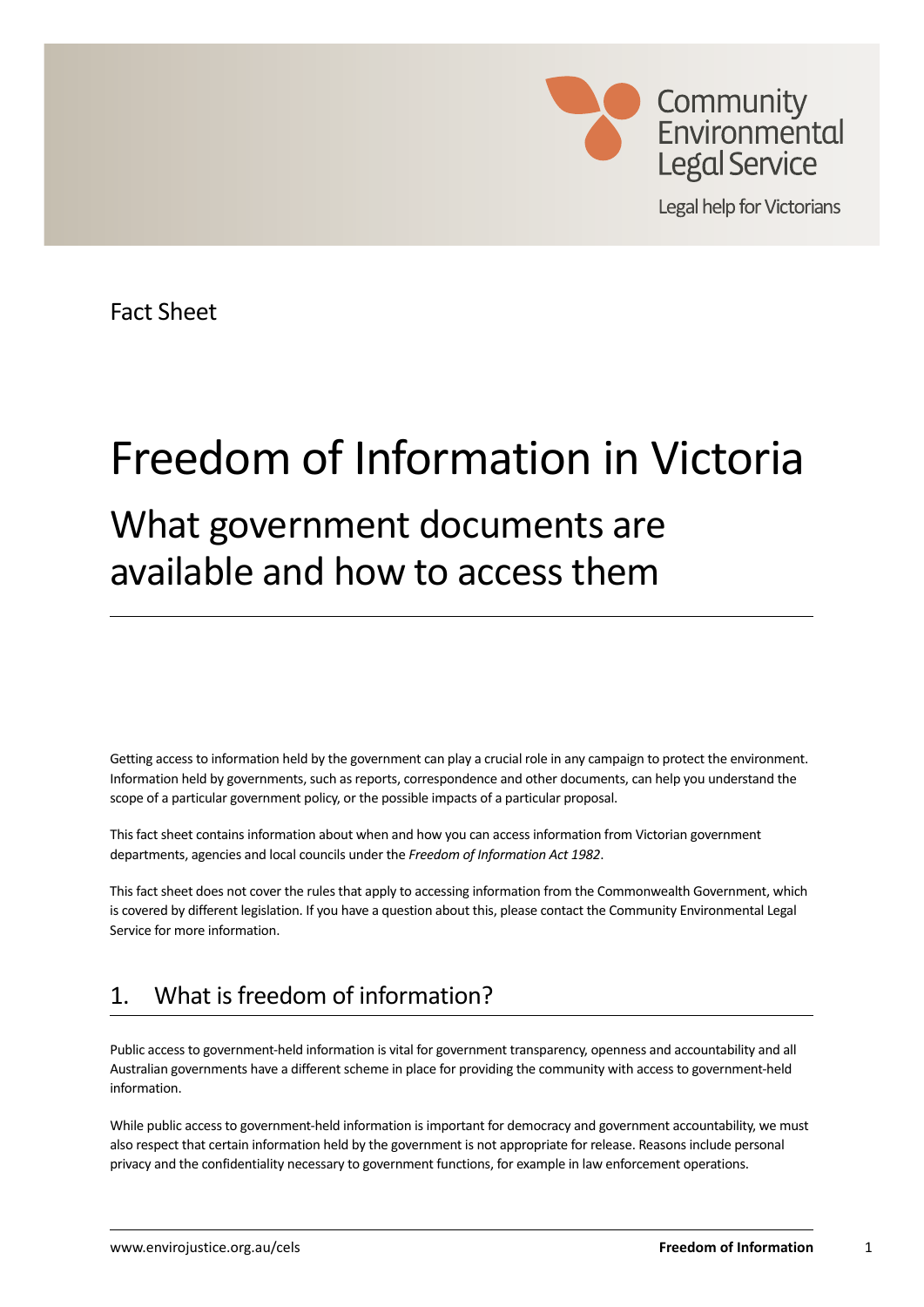In Victoria, the public right to access government-held information, subject only to the exceptions which are set out in the Act, is enshrined in the *Freedom of Information Act 1982* (FOI Act) in two ways.

Firstly, under the FOI Act, government agencies are required to make certain information about their rules and practices available to the public for purchase and inspection. This requirement is explained briefly below at section 2.

Secondly, the FOI Act gives every person the right to formally request that a government agency provide you with a copy of a document they hold, or to allow you to inspect it. This is known as a freedom of information request, or an 'FOI request'. The requirements for making a request are set out below at section 4.

## 2. What documents should I be able to access without making a formal FOI request?

The FOI Act requires that agencies must make certain internal documents about their rules and practices available for public inspection and purchase.<sup>1</sup> The agency must give you access to these documents without requiring you to make an FOI request.

The documents covered by this requirement include:

- documents used by the agency to make decisions or recommendations, or to give advice to people, such as interpretations of particular Acts or schemes administered by the agency;
- manuals, rules or procedures, statements of policy, records of decisions, letters of advice to persons outside the agency, or similar documents containing rules, policies, guidelines, practices or precedents; and
- information on the procedures that the agency is to follow in enforcing particular Acts or schemes.

Agencies are also required to publish a list of certain documents, but not the documents themselves, related to the functions of the agency.<sup>2</sup> This includes consultants' reports prepared for the agency, results of studies, surveys or tests undertaken for the purpose of informing a government policy or program, reports on the efficiency of the agency, and environmental impact statements prepared within the agency.

If you think a document meets the description of what agencies are required to publish, you should simply contact the relevant government agency and ask them where you can access it. If you are not sure whether a particular document is required to be made public under the FOI Act you should still contact the agency concerned and ask them to provide you with the information. If the agency refuses to provide the information or says that they are not required to make the information available to you, you may wish to contact a lawyer to get further advice on whether the agency is required to provide it. Additionally you may put in an FOI request for the information (see section 4).

In addition to the prescribed list of information that government agencies must make publicly available, you can informally request access to any information that the government agencies hold. You should always ask if the agency will simply give you the information you are seeking without the need to go through the formal FOI process.<sup>3</sup> If they refuse to make the information available you can then lodge a formal FOI request.

FOI Act s8.

FOI Act s11. 3 FOI Act s16.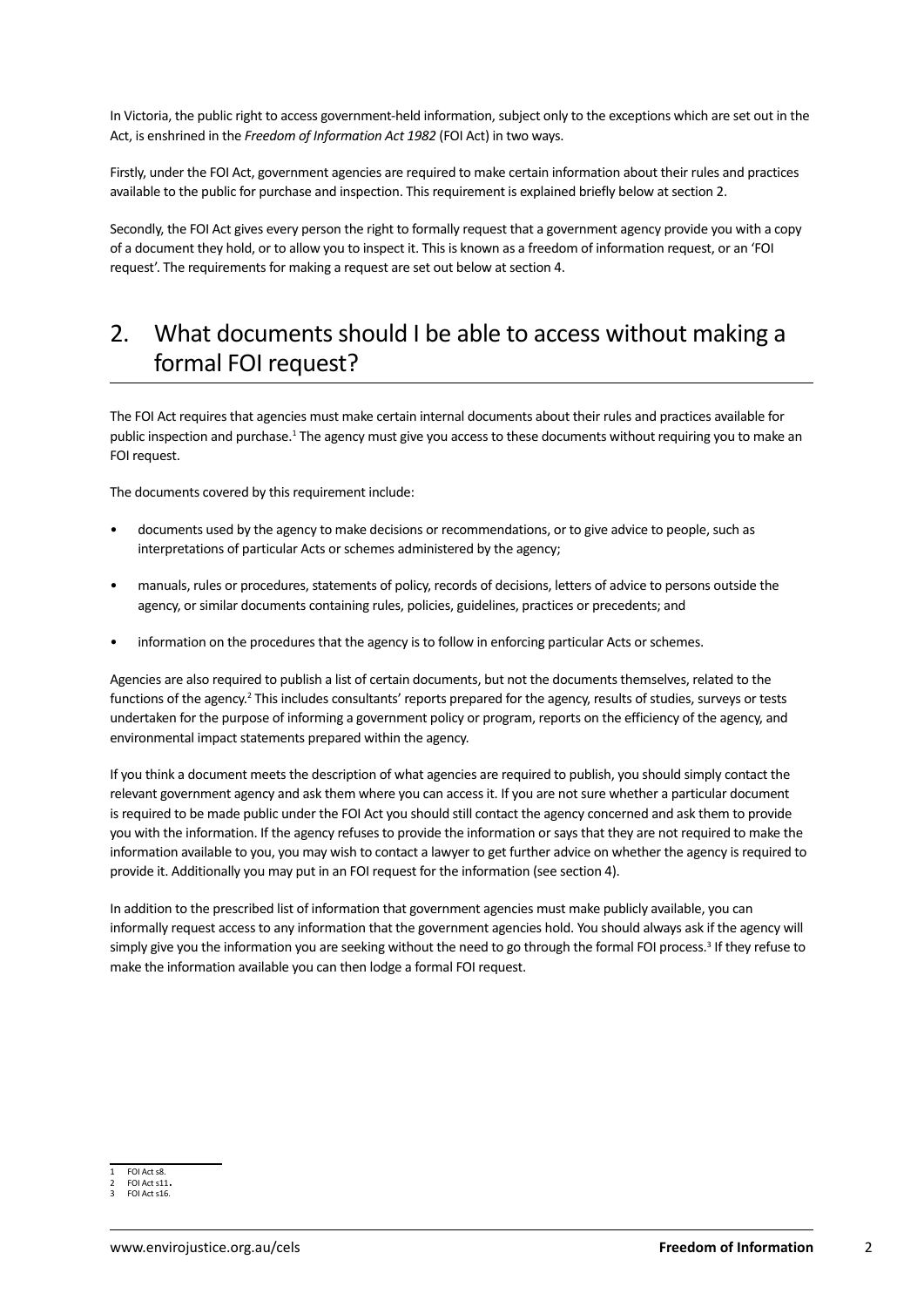## 3. What information can I access under the FOI Act?

The FOI Act gives every person a right to access **documents** of an **agency** or a **Minister**; other than exempt documents:4

- A **document** is any document in writing (hand-written or typed), but also includes maps, graphs, photographs, emails, computer disks and other forms of digital data.
- **• An agency** includes a government department, local council as well as certain other government authorities and bodies (known as 'prescribed authorities') such as Trust for Nature, Parks Victoria, City West Water Ltd, the University of Melbourne, various Catchment Management Authorities and many others.<sup>5</sup>

The FOI Act gives you a right to access documents in the possession of agencies, not just documents created by them.

Exempt information that you will not be able to access is discussed below at section 10.

To get access to this information you need to make an FOI request (unless it is a document that should be publicly available, or that agencies will provide in response to an informal request as discussed above at section 2).

#### 4. Making an FOI request

If you are unsuccessful in your informal request you will need to make a formal FOI request.

There may be any number of reasons to make an FOI request. The information may be about you or affect you, or you may be interested or concerned about something the government has done or is proposing to do.

Significantly, when making a FOI application you do not have to state your reasons for the request.

To make a formal FOI request, you must meet the following three requirements:

#### *1. The request must be in writing6*

You must make your FOI request in writing either by email, fax or letter. You cannot make a request over the phone or verbally at a government office. Agencies often have their own FOI request form, which is available on their website – although you don't have to use this form.

Remember you do not need to provide any reason for your request.

You may include in your application any relevant information or arguments to support the release of the information to you.

#### *2. The request must include the application fee7*

The application fee is the same for all agencies. The amount is set at 2 fee units.<sup>8</sup> From 1 July 2014, the fee is set at  $$26.50.<sup>9</sup>$ 

The agency can waive the application fee, if you can demonstrate that it would cause hardship to you.<sup>10</sup> You may be able to demonstrate that the fee would cause you hardship by providing proof of unemployment, or evidence of receipt of social security benefits.

<sup>4</sup> FOI Act s 13. You can browse through the various Victorian agencies at [www.foi.vic.gov.au.](file:///F:/Education%20and%20outreach/Publications/Fact%20Sheets/FOI/Current/www.foi.vic.gov.au)

<sup>5</sup> FOI Act s 5. FOI Act s 17(1)

**FOI Act s 17(2A)** 

Ibid.

You can check the applicable fee at http://www.foi.vic.gov.au/home/costs/ 10 FOI Act s 17(2B).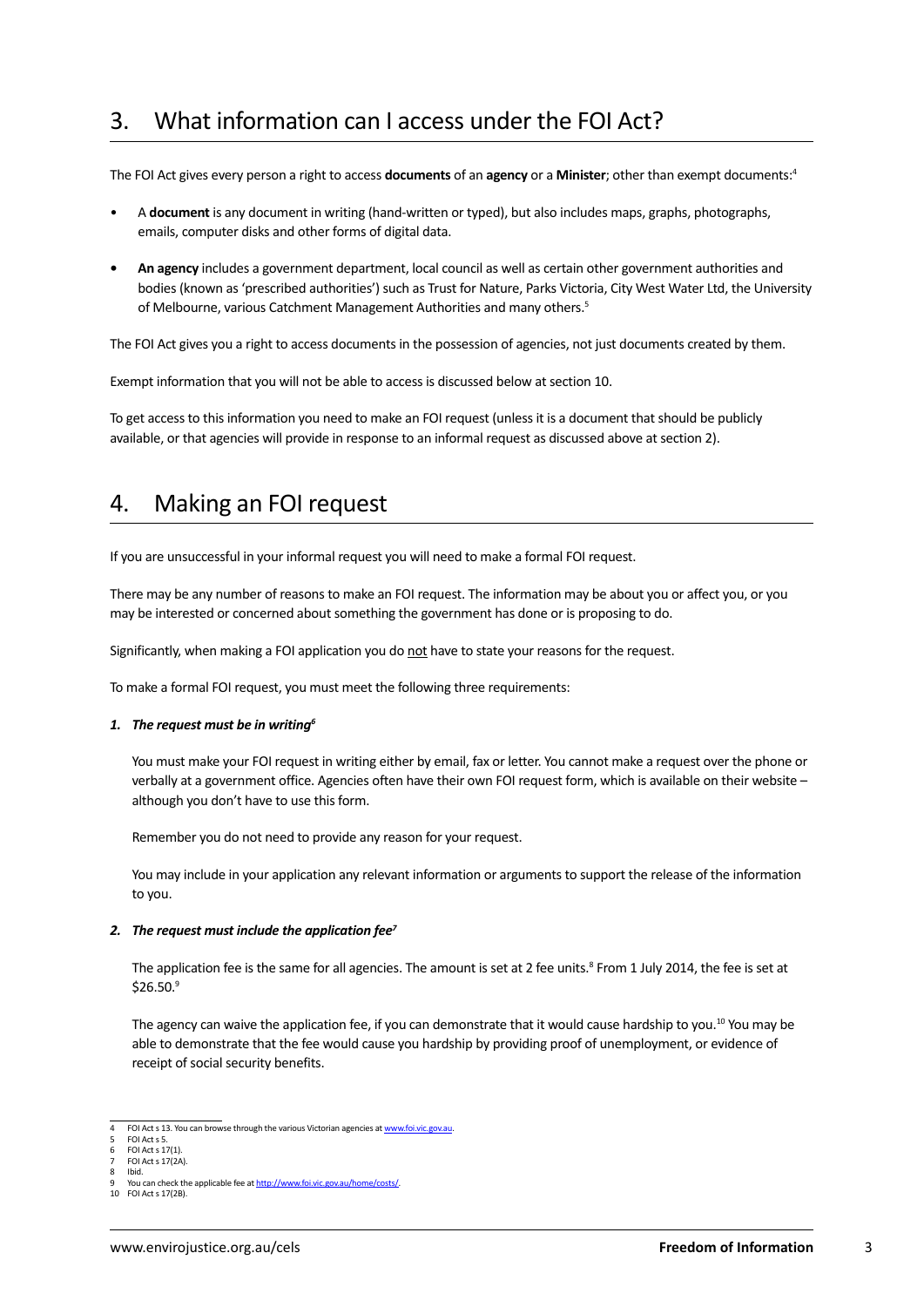#### *3. The request must be specific enough to enable the minister or agency to identify the documents you want11*

Your request should be for specific documents or a group of documents that can be defined. For example 'all documents related to cattle grazing in the alpine national park'. If you request every document in a very broad category, for example 'all documents related to environmental protection' it will not be reasonably possible for the agency to know which documents you intend to cover and they may reject your request.

If you are not sure exactly how to describe the documents you are after, you can specify the date or range of dates that the document was created in, or the author. For example 'all correspondence from the EPA to proponents concerning works approvals between 1 July 2014 and 30 August 2014'.

Once you have completed your FOI request, you should send it to the FOI officer of the relevant agency.

Make sure you include your details on the request, and keep a copy of the request and the date that you sent it. It is also a good idea to request confirmation from the agency that they have received a request because the time limit that applies to FOI requests begins when the agency receives your request, not when you sent it.<sup>12</sup> Finally, your request should specify the way you want to get access to the document: do you want a hard copy of the document or are you happy with a digital copy? Or would you simply like to inspect the document at the agency's office?<sup>13</sup>

### 5. What happens if my request is non-compliant?

Once you have lodged your FOI request the agency may find that your request is non-compliant (for example, because it is too vague) or has been sent to the wrong agency. The agency has a responsibility to help you to make your request compliant, or direct your request to the right place.<sup>14</sup>

- If your request **does not identify the documents sufficiently**, the agency must give you a reasonable opportunity to consult with the agency to make the request compliant. Only then can the agency state that the request is invalid.15
- If your request is **for documents in the possession of another agency or relates more closely to another agency's functions**, the agency may transfer your request to that other agency.<sup>16</sup>

#### 6. Can the agency refuse to process my request?

The agency can refuse to process your request if:

- it does not meet the requirements specified above (and you have been given a reasonable opportunity to consult);
- you have requested the same documents previously and the request has been refused and the Victorian Civil and Administrative Tribunal (VCAT) has confirmed this decision, and there are not 'reasonable grounds' for making the request again;<sup>17</sup>
- the request seeks only exempt documents, for example if the request is for 'all legal advice', which is clearly exempt under section 32 of the FOI Act;<sup>18</sup> or
- processing the request would substantially and unreasonably divert the resources of the agency from its other operations – usually referred to as an unreasonably 'voluminous' request.<sup>19</sup> If the agency wishes to refuse your request on this basis, it must send you a written notice specifying this, and given you an opportunity to consult.<sup>20</sup>

- 14 FOI Act s 17(3).
- 15 FOI Act s 17(4).
- 16 FOI Act s 18. 17 FOI Act s 24A.
- FOI Act s25A(5)

<sup>11</sup> FOI Act s 17(2).

<sup>12</sup> FOI Act s 21. 13 FOI Act s 23(2).

<sup>19</sup> FOI Act s25A(1).

<sup>20</sup> FOI Act s 25A(6).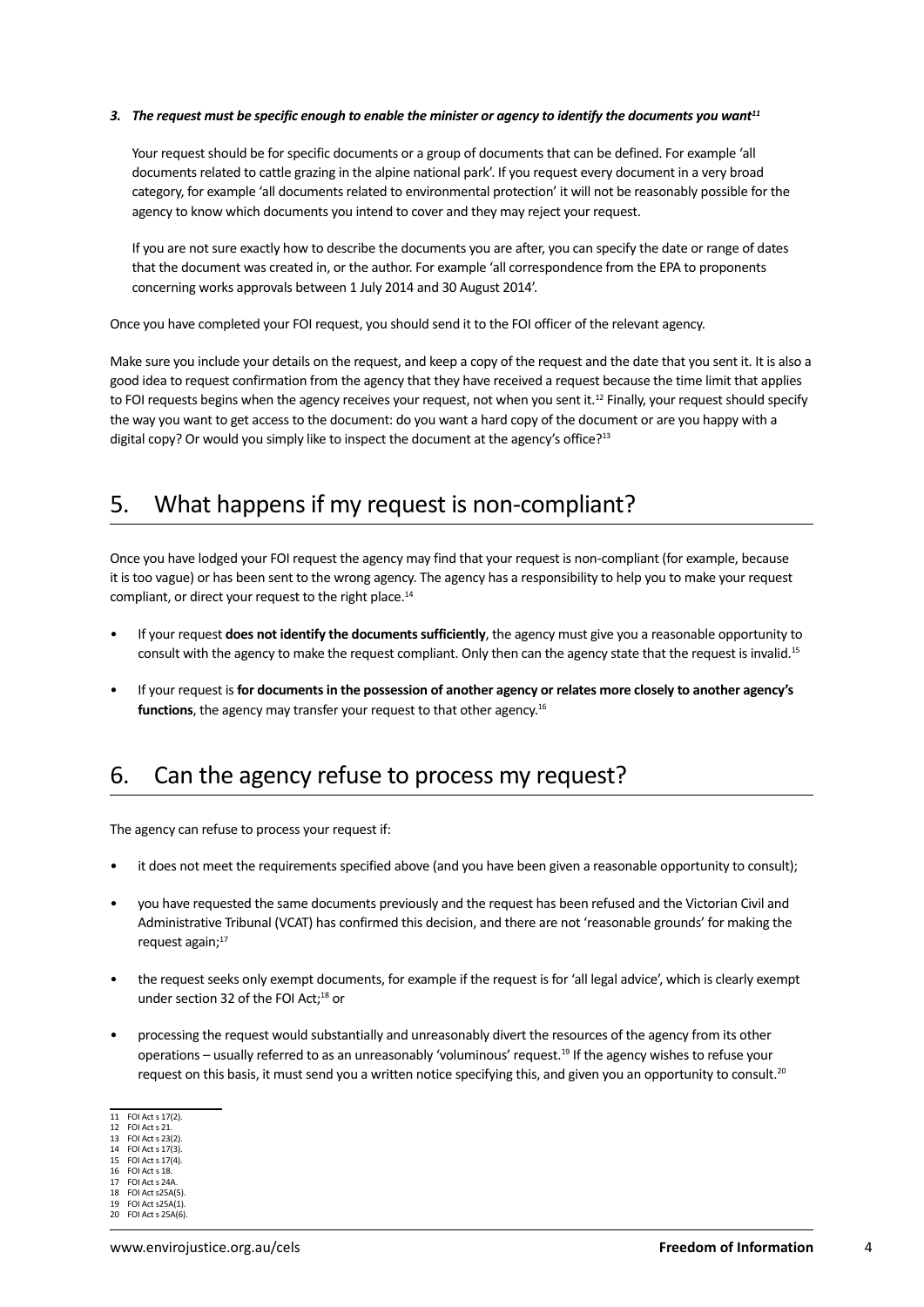The agency can also transfer the request to another agency if the document is no longer in possession of the agency or the subject matter of the document is more closely connected with the other agency.<sup>21</sup>

#### 7. When must the agency respond to my FOI request?

If your request is valid, the agency has **45 days** from the date it received your request to notify you of its decision.22

If the agency fails to provide you with a decision within 45 days, the agency is taken to have refused your request on the last day available for deciding the request.<sup>23</sup>

## 8. Can the agency charge me for processing my request, other than the application fee?

The agency can charge you for the time it takes to search for the documents you have requested (but not the extra time to find the document if it is lost), and for making a copy of the documents.<sup>24</sup>

If the agency considers that the charge will be greater than \$50, then it must tell you and ask whether you wish to proceed with your request.25 If the agency notifies you of its estimate, it will also require a deposit of \$25, if the amount of the charge does not exceed \$100 or 50% of the charge, if the amount of the charge exceeds \$100.<sup>26</sup>

Agencies are required to waive access charges if the request is a 'routine' request for a document and waive the cost of making copies of the document or for making arrangements for the viewing of the document if you are 'impecunious' and the request is for information relating to your own personal affairs.<sup>27</sup>

Importantly, if the agency requires you to pay a deposit, the 45-day time limit described above begins again on the day you pay the deposit.<sup>28</sup> Potentially this means that the timeframe for deciding the request may be considerably longer if the agency informs you of the cost estimate and requirement for the deposit late in the initial 45-day timeframe.

#### 9. What response to my request can I expect?

If your request is valid, an agency can respond to your request in three ways:

- granting your request;
- refusing your request; or
- granting part and refusing part of your request.

In each case, the agency must give you a written notice of its decision. Where all or part of the request is refused the notice must include the agency's reasons for its decision.<sup>29</sup>

**If your request is approved**, the agency must tell you the manner in which access to the document is to be granted: this could be by providing you with a copy of the document, or by giving you the opportunity to inspect the document. Importantly, unless it would interfere with the operations of the agency, be detrimental to the document or infringe

<sup>21</sup> FOI Act s 18(2).

<sup>22</sup> FOI Act s 21. 23 FOI Act s 53(1).

<sup>24</sup> FOI Act s 22; The standard charges the agency may apply are set out at Schedule 1 of the *Freedom of Information (Access Charges) Regulations 2014* and are available at [http://www.foi.vic.](http://www.foi.vic.gov.au/find/legislation/) [gov.au/find/legislation/.](http://www.foi.vic.gov.au/find/legislation/) 25 FOI Act s 22(3) as prescribed by the *Freedom of Information (Access Charges) Regulations 2014* regulation 8.

<sup>26</sup> FOI Act s22(4) as prescribed by regulation 9 of the *Freedom of Information (Access Charges) Regulations 2014.*

FOI Act s  $22(1)(g)$ .

<sup>28</sup> FOI Act s 22(5).

FOI Act s 27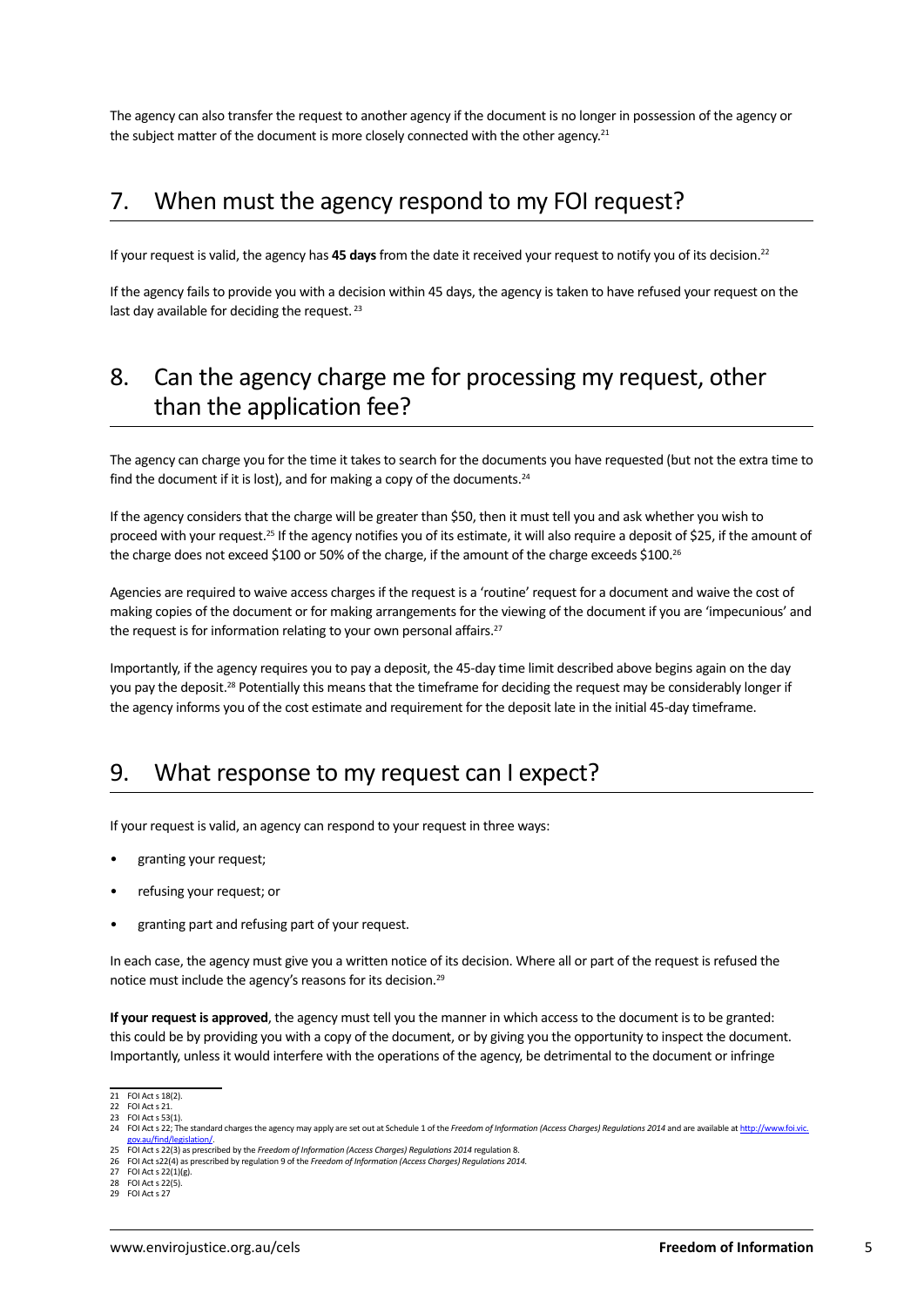copyright, the grant must be in the form that you requested.<sup>30</sup> The agency can also defer access to the documents to a ater date if the document has been prepared for presentation to Parliament, a council or for release to the press.<sup>31</sup>

**If your request is refused in whole or in part**, it is because the document is an exempt document.32 These grounds are explained in section 10, below. The agency must explain its reasons for refusing access. If the agency has refused entire documents, it will usually simply not provide this document. If the agency has refused access to part of a document, but granted access to the rest of the document, and the agency considers that the applicant would wish to be given access to an edited copy and it is practicable to do so, the refused portion will be 'blacked out' or 'redacted'.<sup>33</sup>

A refusal notice must also explain that you may request a review of the decision.<sup>34</sup> The notice must specify the authority to which the application for review should be made and applicable time limits.<sup>35</sup> The particular method of reviewing the decision may depend upon the officer who makes the decision and the basis for the decision. The process for reviewing decisions is outlined below in Section 11.

## 10. On what basis can the agency refuse to provide documents?

The agency can refuse to provide a document if it is exempted under the FOI Act. Exemptions under the FOI Act include:

- *• internal working documents*: documents prepared by an officer or Minister for the purpose of deliberative processes involved in their functions;<sup>36</sup>
- *• trade secrets*: documents that contain trade secrets, or other information of a business, commercial or financial nature, disclosure of which is likely to expose the business unreasonably to disadvantage;<sup>37</sup>
- *• confidential information:* a document that contains material obtained in confidence, which would harm the agency's ability to obtain that information in future, or which would be exempt if it was produced by an agency;<sup>38</sup>
- *• public interest*: a document may be exempt on the basis that it is contrary to the public interest to release if the premature disclosure of the information would be likely to have a substantial adverse effect on the economy of Victoria (or in the case of a council have an effect on a municipal district), or that it would disclose instructions issued by the agency relating to the agency's financial property or personnel management.<sup>39</sup>

## 11. How can I challenge FOI decisions?

If the agency responds to your request within the time limit but refuses access to all or part of your request, you can request **review** of the decision by making an application to either the **Freedom of Information Commissioner** (the Commissioner) or **VCAT** depending on who decided the request and on what basis access was refused.

For most decisions an applications for review must be made to the Commissioner. However, applications must be made directly to VCAT where the decision:<sup>40</sup>

- was made by a Minister or principal officer of an agency (that is, a government department head),<sup>41</sup> or
- refuses to grant access on the basis of section 28 (cabinet documents) or section 29A (national security, defence or international relations).42
- 30 FOI Act s 23(2),(3).
- 31 FOI Act s 24. 32 FOI Act s 20(2).
- 33 FOI Act s 25.
- 34 FOI Act s 27(1)(d)(i).<br>35 FOI Act s 27(1)(d)(ii).
- 35 FOI Act s  $27(1)(d)(ii)$  and (iii).<br>36 FOI Act s 30. FOI Act s 30.
- 37 FOI Act s 34.
- 38 FOI Act s 35.<br>39 FOI Act s 36
- 39 FOI Act s 36. FOI Act s 49A
- 41 FOI Act s 49A(3).
- 42 FOI Act s 49A(4).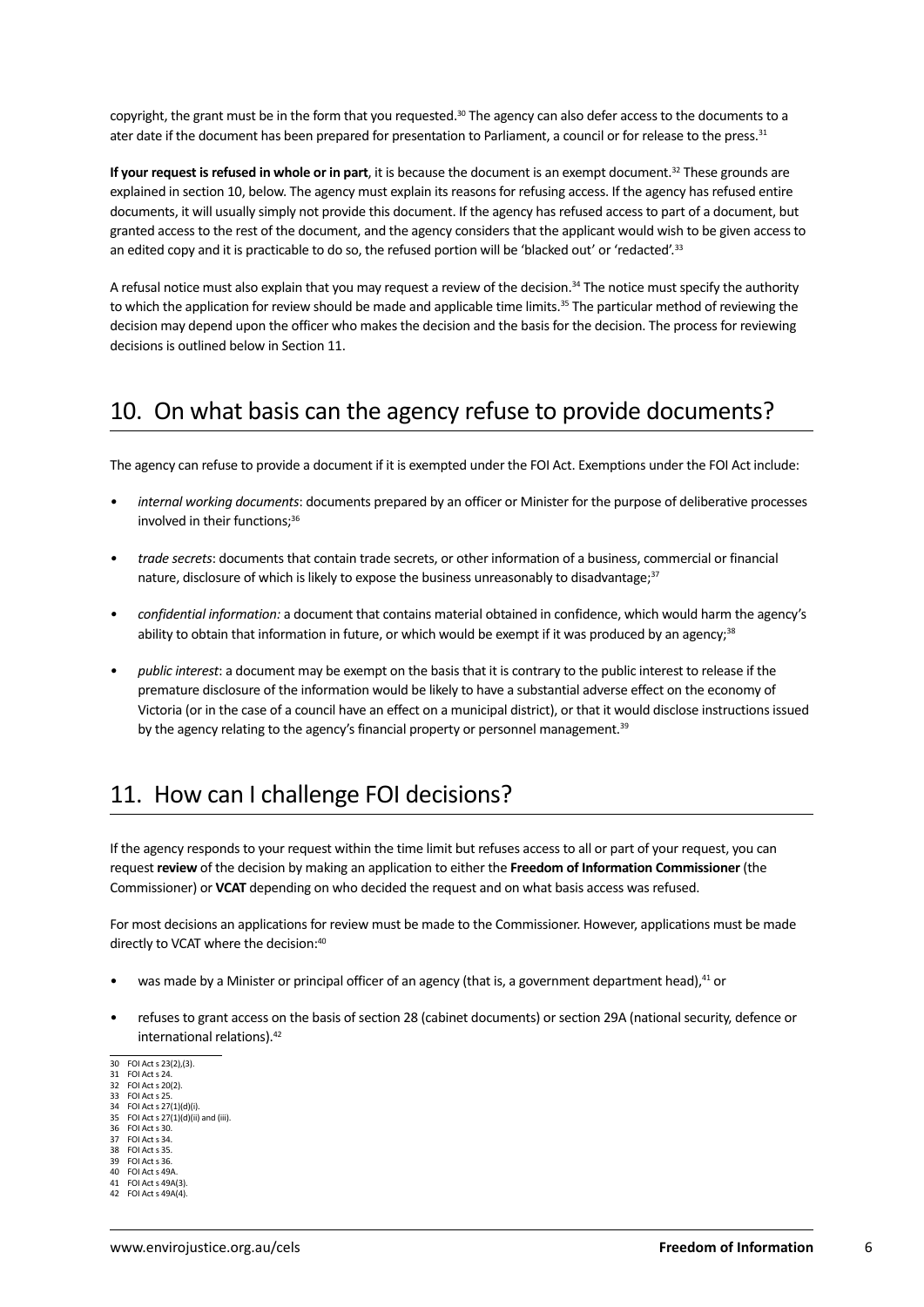#### Applications to the Commissioner

You must apply for review within 28 days after the day on which notice of the decision was given to you.<sup>43</sup>

There is no fee for making an application to the Commissioner.

If an application for review is made to the Commissioner, the Commissioner can:

- determine not to accept the application, or dismiss the review if the application is frivolous or vexatious, the applicant fails to cooperate with the review or the review would be more appropriately undertaken by VCAT.<sup>44</sup> If the Commissioner does decide not to accept or to dismiss the application the Commissioner's notice of the decision must include the reasons for the decision;<sup>45</sup>
- after having made 'preliminary inquiries',<sup>46</sup> and only with the agreement of the applicant, refer the decision back to the agency for reconsideration.47 If the agency makes a fresh decision and you do not agree with the fresh decision, the Commissioner must recommence the review on the basis of the fresh decision;<sup>48</sup>
- refer the matter to a relevant authority where the matter is within the jurisdiction of the authority and the commissioner considers it appropriate to do so;<sup>49</sup>
- facilitate a negotiated agreement between the agency and an applicant in relation to a decision that is the subject of a review.<sup>50</sup> In which case, the Commissioner may make a decision on review of the basis of the agreement; or
- review the decision, in which case, the Commissioner must make a fresh decision on the original application. The Commissioner's decision will have the same effect as a decision of the agency and the Commissioner must provide reasons for their decision on the review.<sup>51</sup>

If the Freedom of Information Commissioner decides to refuse to grant access to a document, you may apply to VCAT for review of the decision <sup>52</sup>

#### Applications to VCAT

If the original decision is made by the principal officer of an agency or a Minister (including when there is a deemed decision because the agency has not responded to your request) or the decision to refuse access to the documents is on the basis that they are Cabinet documents, matters affecting other states, or national security,<sup>53</sup> you must apply directly to VCAT for review of the decision.54 You cannot apply to VCAT if a fresh decision has been made by the agency or a decision was made by the Commissioner under a negotiated agreement.<sup>55</sup>

The relevant time limits within which you must make your appeal to VCAT are as follows.

- If the agency failed to respond to your original FOI request, you must make your application to VCAT within 60 days **of the final day of the 45-day time limit**. 56
- If the Freedom of Information Commissioner reviews a decision of an agency and refuses to grant access to the document, you must apply within **60 days after the Commissioner gave you notice of the decision**. 57

52 FOI Act s 50(1)(b)<br>53 FOI Act ss 28, 29 53 FOI Act s  $36(1)(5)$ <br>53 FOI Act ss 28, 29 29A.

<sup>43</sup> FOI Act s 49B.

<sup>44</sup> FOI Act s 49G. 45 FOI Act s 49G(4).

FOI Act s 49K.

<sup>47</sup> FOI Act s 49L. 48 FOI Act s 49L(7).

<sup>49</sup> FOI Act s 490, Relevant authorities are set out in regulation 7 and Schedule 2 of the [Freedom of Information Regulations 2009](http://www.austlii.edu.au/au/legis/vic/consol_reg/foir2009331/sch1.html) and include the Auditor-General, the Independent Broadbased Anti-corruption Commission and the Ombudsman.

<sup>50</sup> FOI Act s49N. FOI Act s 49P

<sup>54</sup> FOI Act s 50.

<sup>55</sup> FOI Act s 50(3G)<br>56 FOI Act s 52(1). 56 FOI Act s 52(1).

 $FOL Act S 52(5).$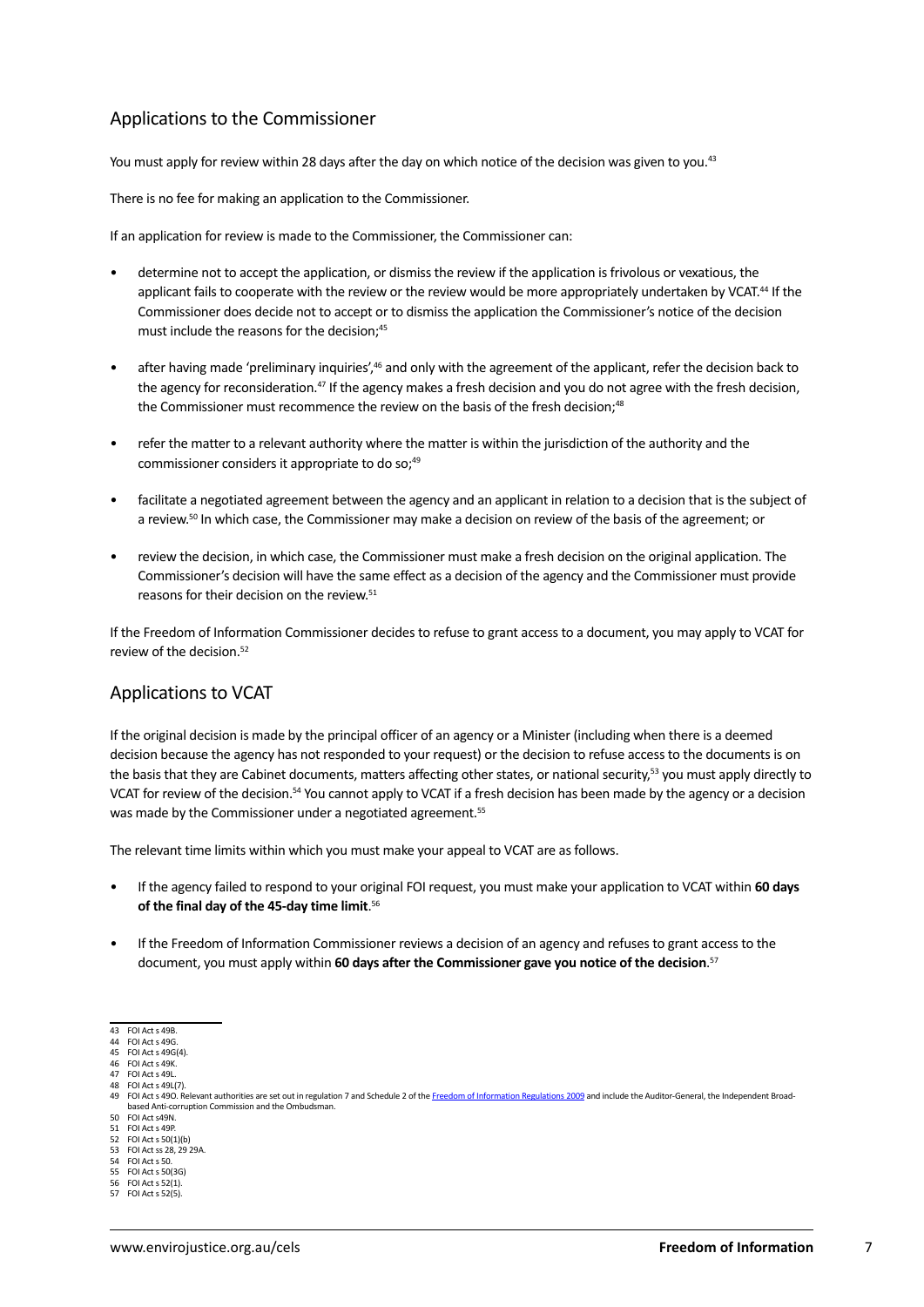If the decision is **NOT reviewable by the Commissioner** (a decision by a Minister or principal officer of an agency or a decision refusing to grant access on the basis of section 28 (cabinet documents) and section 29A (national security, defence or international relations)), **you must apply within 60 days of the notice**. 58

The application fee for a VCAT review of an FOI decision is, at 1 July 2014, \$380.00. There is no fee if the agency has failed to make a decision within the 45-day time limit and so is deemed to have refused the request. The application form is also available on the VCAT website.

#### Grounds for reviewing a decision

When challenging a decision to deny an FOI request it is important to look carefully at why the request was refused in the first place (recall that the agency must give a reason for deciding that the document is an exempt document). Try to directly challenge the reasoning behind the decision and explain why the decision is incorrect and the document is not an exempt document. These can sometimes be very technical arguments; if you are unsure about how to approach the review, particularly in VCAT, you should seek legal advice.

## 12. Where can I get more information?

More information about the FOI Act and the FOI request process is available on the State Government's FOI website, w[ww.foi.vic.gov.au.](http://www.foi.vic.gov.au) Information related to the Freedom of Information Commissioner can be found at the Freedom of Information Commissioners website, w[ww.foicommissioner.vic.gov.au.](http://www.foicommissioner.vic.gov.au/)

If you require specific legal advice about getting access to information, making an FOI request, or appealing an FOI request, you can contact:

- *Community Environmental Legal Service: A program of Environmental Justice Australia, the Community* Environmental Legal Service can provide legal advice and sometimes representation in Victorian matters which may have a significant impact on the environment or where the matter raises important issues of public policy or with respect to the operation of environmental laws. Phone: 8341 3100 (metropolitan) or 1300 336 842 (regional) Website: www.envirojustice.org.au/cels
- *Victoria Legal Aid:* Victoria Legal Aid is a state-wide organisation that can provide legal assistance to socially and economically disadvantaged people in Victoria. Phone: 9269 0120 or 1800 677 402 Website: [www.legalaid.vic.gov.au](http://www.legalaid.vic.gov.au)
- *• Community Legal Centres***:** Community Legal Centres are independent community organisations that provide legal advice to the public, particularly for those facing economic and social disadvantage. Victoria has 49 Community Legal Centres based all around the State. To find your nearest Community Legal Centre, contact the Federation of Community Legal Centres. Phone: 9652 1500 Website: [www.communitylaw.org.au](http://www.communitylaw.org.au)

<sup>58</sup> FOI Act s 52(1).